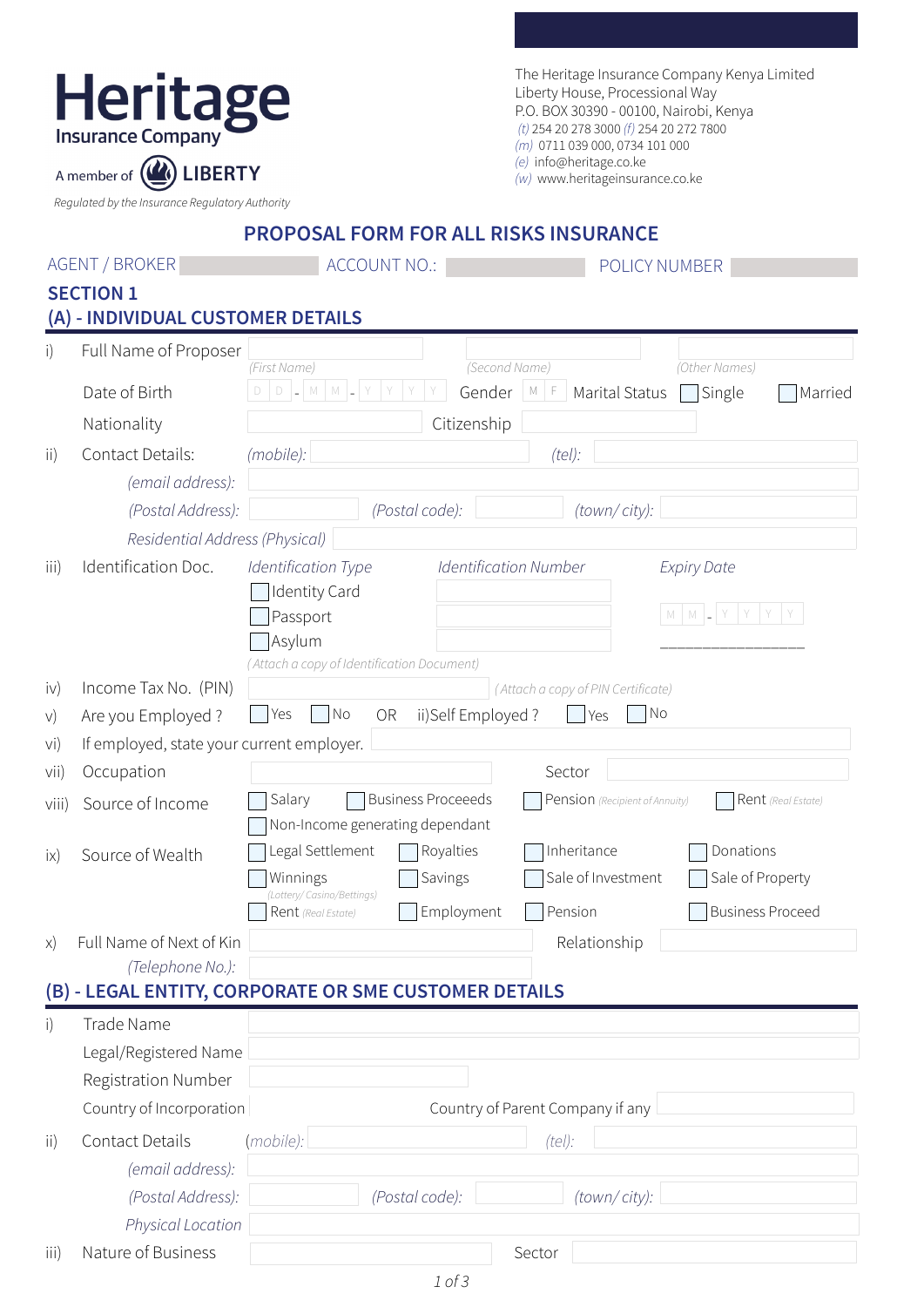| iv)                                                                                                                                           | Income Tax No. (PIN)                                                                                                                                                                                                                 | (Attach a copy of PIN Certificate)                                                                                                                                                      |                                            |                    |                       |
|-----------------------------------------------------------------------------------------------------------------------------------------------|--------------------------------------------------------------------------------------------------------------------------------------------------------------------------------------------------------------------------------------|-----------------------------------------------------------------------------------------------------------------------------------------------------------------------------------------|--------------------------------------------|--------------------|-----------------------|
| V)                                                                                                                                            | <b>Beneficial Owner</b>                                                                                                                                                                                                              | (Attach CR12)                                                                                                                                                                           |                                            |                    |                       |
| vi)                                                                                                                                           | Source of Income                                                                                                                                                                                                                     | <b>Business Proceeeds</b>                                                                                                                                                               | Rent (Real Estate)                         | Donations          | Government Funding    |
| vii)                                                                                                                                          | Source of Wealth                                                                                                                                                                                                                     | Legal Settlement                                                                                                                                                                        | Royalties                                  | Interest           | Savings               |
|                                                                                                                                               |                                                                                                                                                                                                                                      | Court Order                                                                                                                                                                             | Sale of Property                           | Sale of Investment |                       |
|                                                                                                                                               |                                                                                                                                                                                                                                      | Government Funding                                                                                                                                                                      | Shareholders Contribution                  |                    |                       |
|                                                                                                                                               | <b>SECTION 2 - PROPOSAL DETAILS</b>                                                                                                                                                                                                  |                                                                                                                                                                                         |                                            |                    |                       |
| i)                                                                                                                                            | Period of insurance                                                                                                                                                                                                                  | From                                                                                                                                                                                    | D D _ M M _ Y Y Y Y TO D D _ M M _ Y Y Y Y |                    |                       |
|                                                                                                                                               | PLEASE ANSWER EACH QUESTION                                                                                                                                                                                                          |                                                                                                                                                                                         |                                            |                    |                       |
| 1.                                                                                                                                            | respect thereof?                                                                                                                                                                                                                     | Have you ever had a proposal for Householders, Fire, Theft or "All Risks" declined or<br>Yes<br>No<br>the renewal of a policy refused or terminated or an increased premium required in |                                            |                    |                       |
| 2.                                                                                                                                            | If "YES" give particulars :                                                                                                                                                                                                          | Have you or any member of your family permanently residing with you ever sustained<br>Yes<br>No<br>a loss which was or could have been covered by an All Risks Policy?                  |                                            |                    |                       |
|                                                                                                                                               |                                                                                                                                                                                                                                      |                                                                                                                                                                                         |                                            |                    |                       |
| 3.                                                                                                                                            | Have you or any member of your family who is to be included in this Proposal ever<br>previously proposed for Householders, Fire, Theft or All Risks Insurance?<br>If "YES" give particulars, the name of the Company or Underwriter: |                                                                                                                                                                                         |                                            |                    | Yes<br>No             |
|                                                                                                                                               |                                                                                                                                                                                                                                      |                                                                                                                                                                                         |                                            |                    |                       |
| Is property belonging to members of your family permanently residing with you to be<br>4.<br>insured? If "YES" give names and relationships : |                                                                                                                                                                                                                                      |                                                                                                                                                                                         |                                            | <b>Yes</b><br>Nο   |                       |
|                                                                                                                                               |                                                                                                                                                                                                                                      |                                                                                                                                                                                         |                                            |                    |                       |
| 5.                                                                                                                                            | Are you at present insured under a Householders, Fire, Theft or All Risks policy in<br>respect of the Contents of your residence?<br>If "YES" please state:<br>(b) Type of Policy                                                    |                                                                                                                                                                                         |                                            |                    | Yes<br>N <sub>0</sub> |
| 6.                                                                                                                                            | Has your jewellery been examined recently by a jeweller?<br>If "YES" please state:                                                                                                                                                   |                                                                                                                                                                                         |                                            |                    | Yes<br>– No           |
|                                                                                                                                               |                                                                                                                                                                                                                                      |                                                                                                                                                                                         |                                            |                    |                       |
|                                                                                                                                               |                                                                                                                                                                                                                                      |                                                                                                                                                                                         |                                            |                    |                       |
| 7.                                                                                                                                            | Is photographic equipment to be insured?<br>If "YES" is this used for business or professional purposes?                                                                                                                             |                                                                                                                                                                                         |                                            |                    | <b>Yes</b><br>∣No     |
|                                                                                                                                               |                                                                                                                                                                                                                                      |                                                                                                                                                                                         |                                            |                    |                       |
|                                                                                                                                               |                                                                                                                                                                                                                                      |                                                                                                                                                                                         |                                            |                    |                       |

## 8. SCHEDULE

Please complete schedule in the next page :